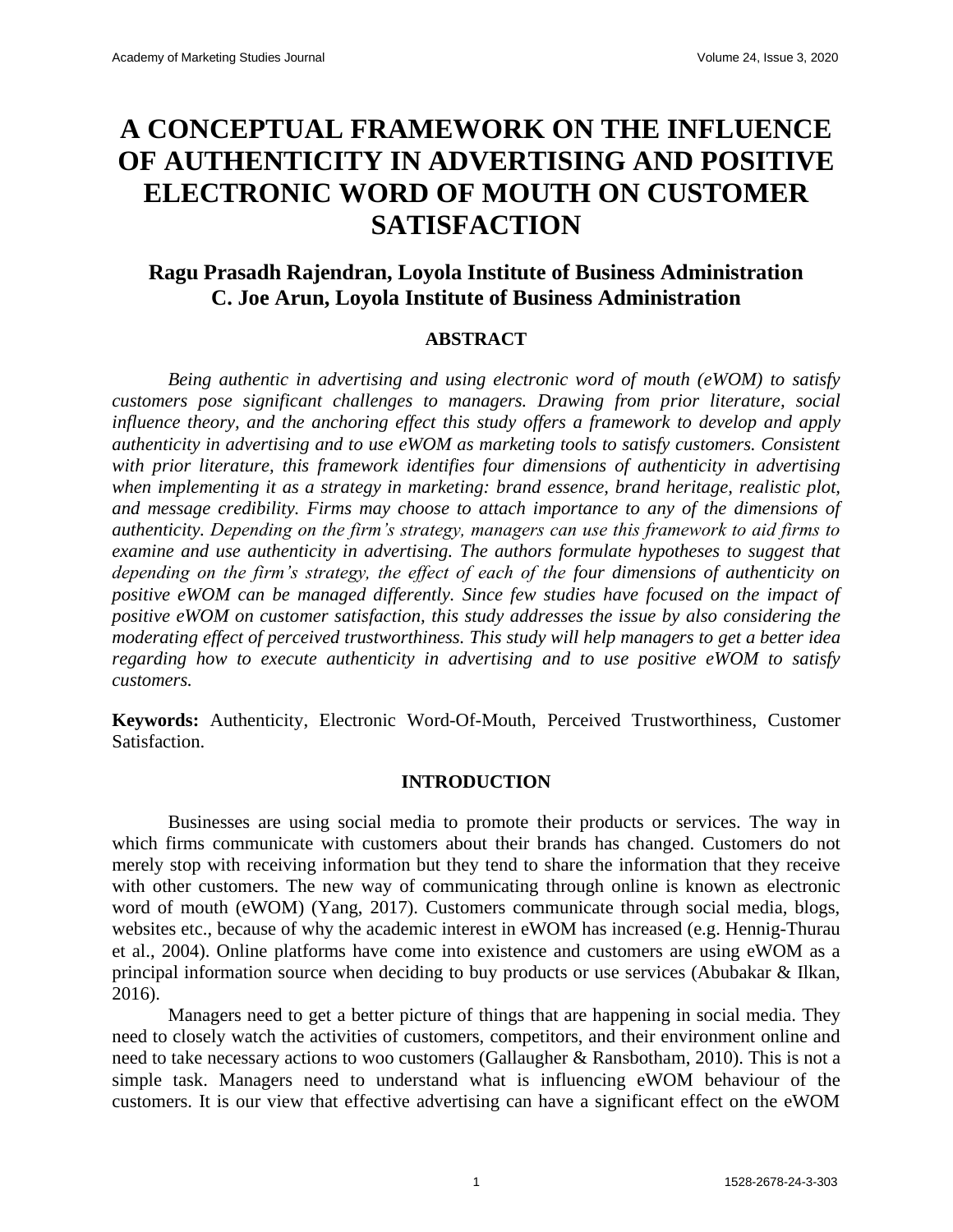behaviour of the customers. Effective advertising can generate positive eWOM. In the advertising industry, authenticity has become one of the most important buzzwords. Marketing managers agree that to effectively advertise, an authentic ad plays a significant role (Morhart et al., 2015).

To the best of our knowledge, very few studies have investigated the effect of positive eWOM communication on customer satisfaction. Managing authenticity in advertising and eWOM communication is complex. Hence the authors argue in favour of a framework that gives directions to execute authenticity and positive eWOM to satisfy customers. Previous literature has addressed the dimensions of authenticity, but a framework that strategically suggests how to use to both authenticity and positive eWOM to satisfy customers has not been presented. Using literature review and theory, this article introduces a framework that will be of high value to managers. The moderating effect of the perceived trustworthiness of positive eWOM has also been considered. Firms with different strategic orientations will use the framework differently, as not all firms will focus on all the dimensions of authenticity.

#### **LITERATURE REVIEW**

## **Authenticity**

Authenticity plays a significant role in influencing many practices in marketing (Grayson & Martinec, 2004; Holt, 2002). Many scholars agree that authenticity is an important concept but there is no consensus on the definition of authenticity. Two research streams dominate when we talk about authenticity in marketing. The first stream focuses on consumers (e.g., Beverland & Farrelly, 2010; Grayson & Martinec, 2004) and the second stream focuses on brands (Beverland, 2005; Keller, 1998). In the first stream, consumers make a judgement regarding whether the experience and/or object is authentic. In the second stream, a brand's success depends on authenticity as an authentic brand contributes towards forming a unique brand image.

In the advertising industry, authenticity is one of the important words. Creatives and marketing managers agree that to effectively advertise they must carry out an authentic ad (Beverland et al., 2008). There are many benefits to a firm if it executes the authentic ad properly. Authentic advertising leads to consumers believing that the brand is trustworthy (Anderberg & Morris, 2006), helps in the connection between consumers and brand (Holmes, 2015), induces the feeling of sympathy (Stern, 1994), and helps to clear consumer doubts about the ads (Darke & Ritchie, 2007). To help clear consumer doubts about the ads is very important as consumers are increasingly concerned about the marketers' persuasive tactics that they are witnessing in the digital age (Campbell & Kirmani, 2000). The above findings are based on anecdotal evidence.

There is consistency in prior literature stating that

*"Authenticity encapsulates what is genuine, real, and/or true" (Beverland & Farrelly, 2010).* 

There is no agreement regarding how to carry out an authentic ad. Marketing researchers and managers differ in that they refer to various features of an authentic ad when executing the same. Stern (1994) stresses on the trustworthiness of the spokesperson, Deighton et al. (1989) stress on the realistic plot, while Beverland et al. (2008) suggest that ad must accurately represent the brand. In other words, an authentic ad can have various dimensions of advertising execution. There is ambiguity over which dimensions of authenticity accentuates the advertising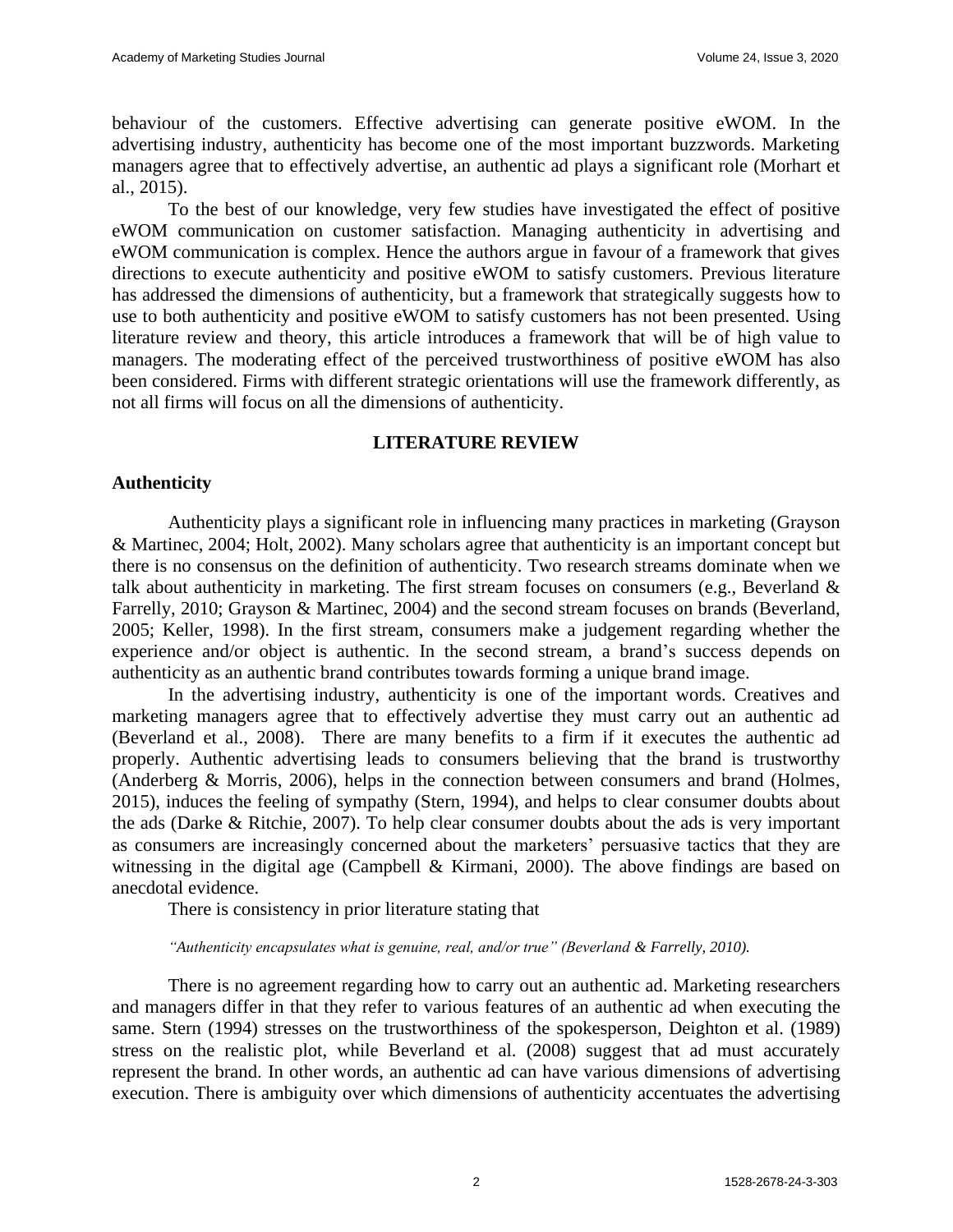effectiveness. In line with Becker et al. (2019), the authors consider four different dimensions of authenticity (brand essence, brand heritage, realistic plot, and message credibility). In the following section, we discuss what these dimensions entail.

## **Dimension one: Brand Essence**

Brand essence refers to important values that brands represent (Keller, 1998). If the ad execution needs to be authentic, the ad needs to correctly represent the brand (Gilmore & Pine, 2007). Brand Essence helps in creating and reinforcing a distinct and non-forgettable image (Brown et al., 2003), which aids consumers to comprehend the position of the brand. If a consistent brand image is conveyed, the reliability of the brand as perceived by the customers will get enhanced (Park et al., 1986). Consumers are more likely to know the brand when the ads uphold the brand essence. If consumers correctly recognize the advertised brand or correctly connect the ad to a concerned brand, there will be no wastage of marketing investments (Rossiter & Bellman, 2005).

## **Dimension two: Brand Heritage**

Managers can elicit authenticity by making reference to the heritage of the brand. Studies show that consumers tend to perceive the brands to be more authentic if brands show allegiance to history and tradition (e.g., Brown et al., 2003). History, place of origin, traditional production methods or brand's traditions are some of the features that advertisers might link to advertising to show brand heritage (Beverland, 2005). Research studies show if advertisers give importance to brand heritage, the advertising efficiency gets enhanced (Merchant & Rose, 2013). Brand Heritage serves the purpose of certifying the brand, providing evidence that the brand is original and not a fake (Newman & Dhar, 2014). If marketing managers can remind consumers regarding the lastingness of the brand, it might result in consumers perceiving the brand as reliable and competent (Beverland, 2006). Consumers may feel that there is an enhancement in the emotional commitment to those brands that highlight heritage associations (Newman & Dhar, 2014).

## **Dimension three: Realistic Plot**

Ordinary, non-idealized characters (e.g. Stern, 1994) can provide a realistic plot and because of this advertising can be perceived as more authentic. Advertisements refer to something closely related to real-life but it may not be the *"real thing"* (Grayson & Martinec, 2004). If the ads resemble reality, consumers perceive the ad as authentic even though they know that the ad is performed on a stage. The realistic plot helps consumers to associate themselves with the ad's character because of the familiarity of the portrayed situation and because it resembles their own experiences (Stern, 1994). Consumers may be able to correctly identify and interpret the product benefits conveyed by the ad if the realistic plot depicts a familiar situation (Warlaumont, 1997). Feelings of sympathy and empathy can be elicited by realistic plots and these feelings can improve consumers' attitude towards the ad (Escalas & Stern, 2003).

## **Dimension four: Credible Advertising Message**

Realistic nonexaggerated messages in the ad can bring out authenticity when marketing managers advertise their products or brands. When advertisers try to form advertising messages, there is a possibility that exaggeration might creep in. Literature shows that a high level of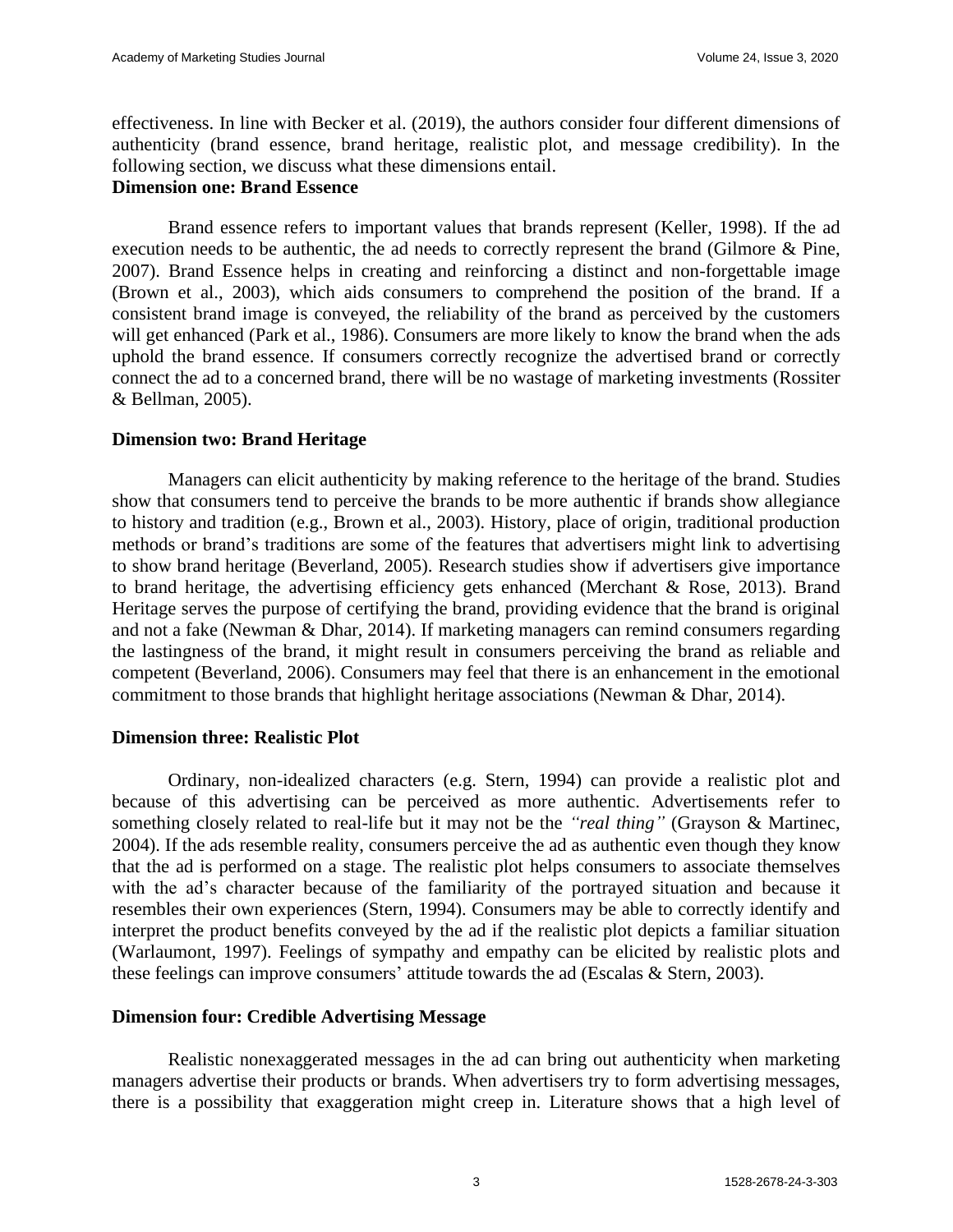credibility plays a big role when consumers try to associate themselves with an authentic ad (e.g. Morhart et al., 2015). The message is the information that the advertisement transmits. The main message is an integral part of each ad. If the ad's message as perceived by the customers is true and if the message accurately portrays how the brand performs then the message can be considered as having high credibility. Message credibility plays a key role in persuading consumers (Choi & Rifon, 2002). Consumers are sceptical towards the ads and the credibility may help overcome the problem.

#### **Electronic Word-of-Mouth**

Steve Jurvetson and Tim Draper proposed the term viral marketing in 1997. Several researchers disagree regarding its definition. Viral marketing is perceived to be word-of-mouth advertising in which consumers tend to pass along their experiences with goods or services to other consumers (e.g., Pastore, 2000). Other researchers argue that viral marketing and word-ofmouth are different. In viral marketing, the original consumer attracts other users to the network and the original consumer shows a great deal of interest in bringing other people to the network (e.g., Modzelewski, 2000). According to Shirky (2000), viral marketing and word-of-mouth advertising will imply the same to most consumers. The concept tells how to acquire new consumers by motivating consumers to interact.

Consumers base their buying decisions on traditional (offline) word-of-mouth (Richins & Root-Shaffer, 1998). Like in traditional word-of-mouth, consumers make positive or negative statements about a product or a company in eWOM. Due to the connectivity nature of the Internet, consumers can easily pass along their experiences with goods or services to other consumers through online discussion forums. The Internet has enabled consumers to gather accurate information about products and services and offer their feedback by engaging in eWOM. Internet communication has some distinct features like anonymity and availability. It can also be directed at multiple individuals. Due to the above-mentioned reasons, eWOM garners serious attention of marketing managers (Hennig-Thurau et al., [2004\)](https://www.tandfonline.com/doi/full/10.1080/15252019.2017.1366885).

Consumers seek information about products and services to help them in their purchase decision-making process. Advertising and sales promotion are some of the tools marketers use to make sure that product information reaches consumers. However, consumers consider the information they receive from other consumers or friends as more trustworthy (Dellarocas et al., 2007; Liu, 2006). The social media has grown in popularity in a way that consumers choose to rely on eWOM to gain more knowledge on products and services (Zhu & Zhang, 2010). Recent statistics show that more than 90% of consumers choose to rely on eWOM and about 40% of them form opinions by reading reviews (Shrestha, 2016).

Keller & Fay (2009) report a positive relationship between advertising and WOM. They find that across a wide range of product categories, advertising influenced conversations are more likely to influence others to buy or try a brand than other WOM discussions about brands. So, the authors argue that advertising, especially authenticity in advertising has a great potential to influence positive eWOM. These reasons allow the formulation of authors' first four hypotheses. The conceptual framework is provided in Figure 1.

*H1: Brand essence is positively related to positive eWOM.*

*H2: Brand heritage is positively related to positive eWOM.*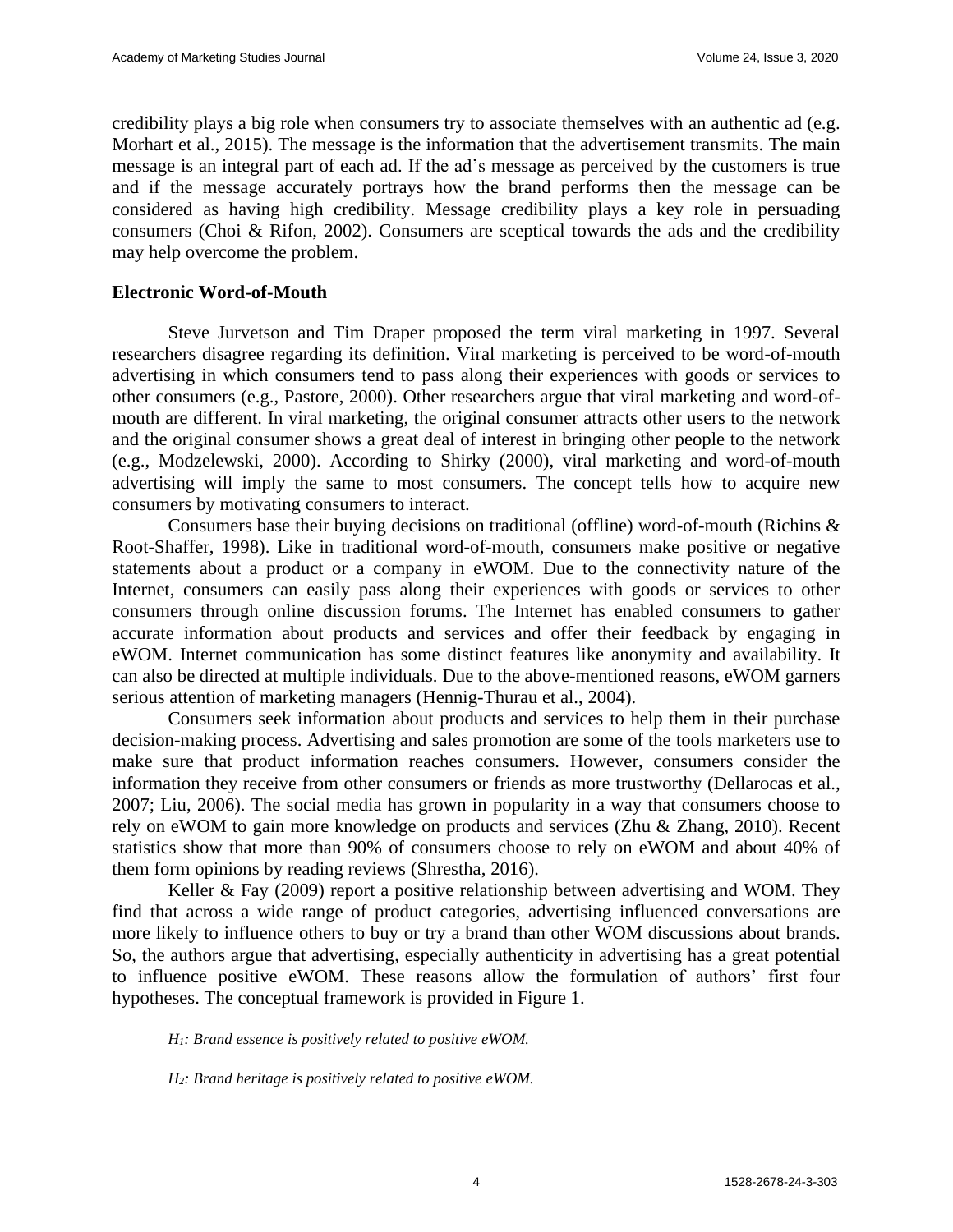*H3: Realistic plot is positively related to positive eWOM.*

*H4: Message credibility is positively related to positive eWOM.*

#### **Customer Satisfaction**

Academics would agree that customer satisfaction is a central construct in marketing. To evaluate the overall performance of the firm, it is necessary to focus on customer satisfaction. To measure customer satisfaction, it is necessary to consider the overall judgement of a firm's product instead of considering a particular customer's judgement of a particular transaction (Fornell et al., 1996). Overall Customer satisfaction has links to behavioural and economic consequences that are helpful to the firm and is considered to be the main indicator of the firm's performance (Anderson et al., 1994). Past research studies show greater customer satisfaction leads to greater customer loyalty (Yi, 1990). Because satisfaction leads to loyalty if the customers are satisfied it can help firms to generate future revenues. If the customers are satisfied, it will result in the reduction of costs of future transactions (Reichheld & Sasser, 1990). Even if there is a change in the price for a given product, the marketplace will be less reactive if the company has satisfied customers (Anderson, 1996). If the quality falls below the desired threshold satisfied customers will not look for alternatives in the marketplace (Anderson & Sullivan, 1993).

Internally, if the firms can improve customer satisfaction it will lead to a reduction of costs associated with faulty goods and service such as field service, replacing faulty goods, and managing complaints (Garvin, 1988). Word-of-mouth from satisfied customers increases the firm's reputation and decreases the cost of acquiring new customers, while that of dissatisfied customers decreases the firm's reputation and increases the cost of acquiring new customers (Anderson, 1994; Fornell, 1992). In operations research and production management, the relationship between customer satisfaction and productivity is positive. The resources that firms which achieve higher levels of customer satisfaction need to allocate are less to handle warranties and complaints. This leads to reduced costs which lead to improved productivity (Crosby, 1979; Deming, 1982; Juran, 1988).

In services context, Reichheld  $\&$  Sasser (1990) argue that the reduction of defective customers leads to greater customer loyalty. Lower costs of future transactions, favourable wordof-mouth, achieving price premium are some of the positive effects of customer satisfaction. Positive customer satisfaction results in customer behaviour which has positive effects on the results of the business (Keiningham et al., 2003). To manage customer satisfaction has become a strategically important tactic for most firms (Mittal & Kamakura, 2001). Finally, customer satisfaction is an important cornerstone for many companies operating in different industries whose business practices keep the customer as the primary focus (Szymanski & Henard, 2001).

#### **Social Influence Theory and The Anchoring Effect**

In social influence, an individual's emotions, opinions, or behaviours are affected by other people (Turner, 1991). Social influence can affect an individual's attitude in many forms including compliance, identification, and internalization. Compliance occurs when one appears to have the same opinion that of his/her peers but keeps his/her disagreeing opinions confidential, identification occurs when someone comes under the influence of another person he/she admires and acclaims, and internalization occurs when one comes into an agreement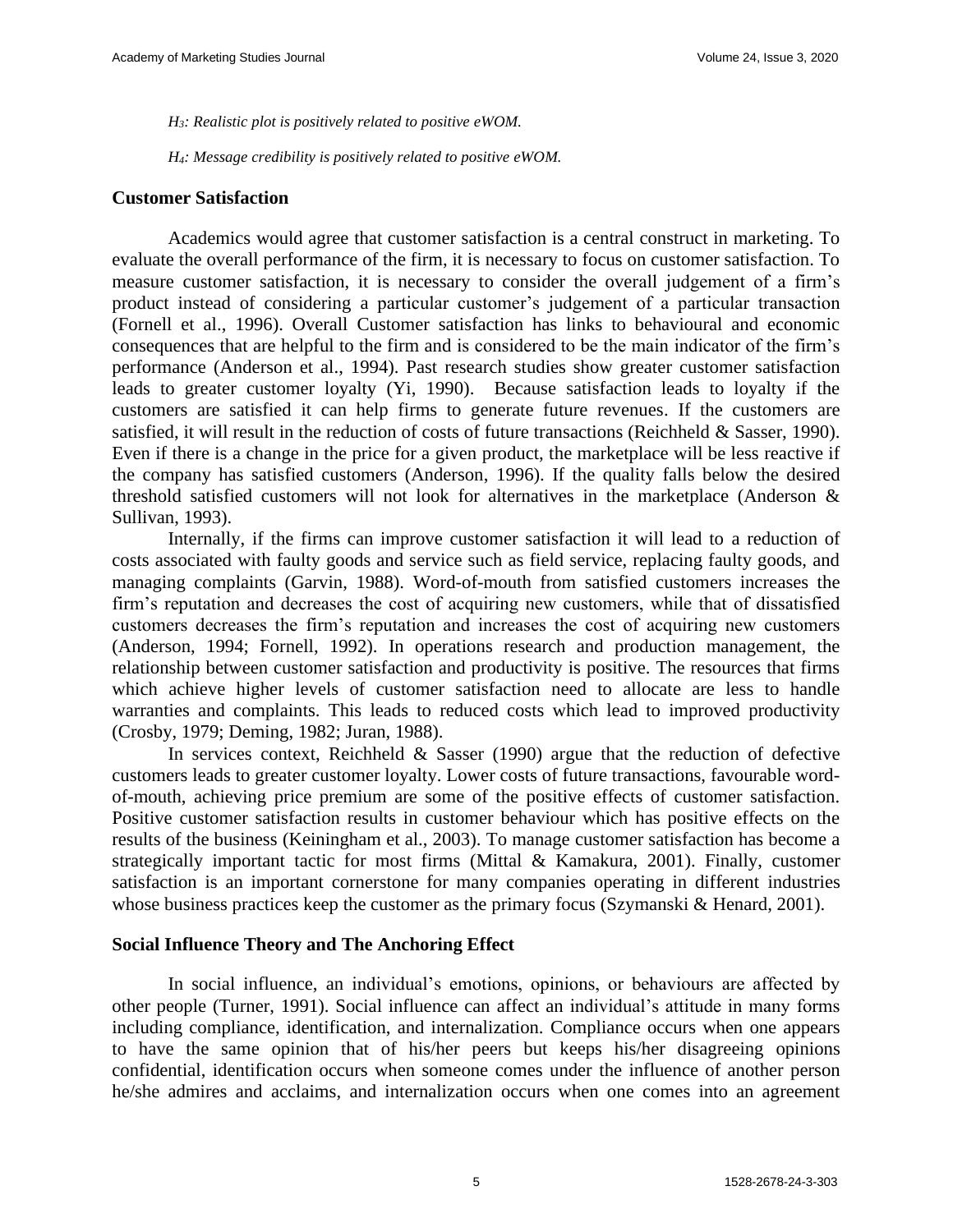about a belief or behaviour and agrees both openly and confidentially (Kelman, 1958). In this article, the authors argue that internalization could influence consumers' beliefs and behaviour through the eWOM before purchase. This is because eWOM plays a significant role in helping to form opinions about products and services (Liu, 2006) and making purchase decisions (Cheung et al., 2008).

The authors also argue that due to the anchoring effect, positive eWOM could play a crucial role in impacting customer satisfaction with the purchased product. Anchoring and adjustment heuristic postulates that prior information (i.e. an anchor value) plays a bigger role than others in influencing the decisions of the people (Tversky & Kahneman, 1974). Initial anchor value tends to influence the direction of the individuals' final judgment or estimation (Jacowitz & Kahneman, 1995). Externally provided anchor plays a significant role than a selfgenerated anchor and has more weight and validity and therefore is assumed to be closely related to the correct answer (Epley & Gilovich, 2001). EWOM is considered to be an important source of information as it is created by other customers and the anchoring effect would fit this scenario as well. Initial anchor tends to influence the customers' estimation and the authors propose that if customers get exposed to positive eWOM then there is a possibility that they would evaluate the purchased product positively. If consumers evaluate a purchased product, it could influence their product satisfaction, since consumers compare their expectation toward the product to postpurchase experience (Oliver et al., 1997). When the perceived product performance meets or exceeds the customer's expectation, consumers tend to be satisfied. As a consequence, if customers become exposed to positive eWOM before purchase, it would increase their satisfaction. Due to the above-mentioned reasons, we hypothesize that

*H5: Positive eWOM is positively related to customer satisfaction.* 

## **Perceived Trustworthiness**

Having trust is a prerequisite in every buyer-seller relationship to ensure that the business transaction takes place. There are a lot of uncertainties in the marketplace due to the latest developed and advanced technologies (Poel & Leunis, 1999). Due to this reason, trust has evolved as the main topic in the studies of *"relationship marketing"* (Geyskens et al., 1996). In current business practices, trust has become an important factor than it was in past business practices. Trust is about the relationship between different parties. This relationship consumes time to build as well as to nurture. Tangible and/or intangible favours are exchanged during the relationship. Trust is necessary whenever parties feel that there is a risk or uncertainty. When trust exists, there is a possibility that the exchange will take place smoothly. Trust is a critical element for the success of the business (Hosmer, 1995). Research suggests that trust and satisfaction are related (Bitner, 1995). Satisfaction leads to repeat purchases which in turn build familiarity and relationships (Mai & Ness, 1999).

Trust is studied in fields like marketing, sociology, psychology and in different contexts like buyer-seller relationships, organizations, and romantic relationships. Trust has many definitions. Many scholars agree that trust tends to occur whenever there is uncertainty about the consequences when the interaction takes place, whenever there is a possibility that personal harm may occur when the interaction takes place, whenever there is no control over the outcomes (Petermann, 1996). Researchers have conceptualized trust as both a trait and a state. Two different ideas have evolved in state conceptualization of trust (Schlosser et al., 2006). The first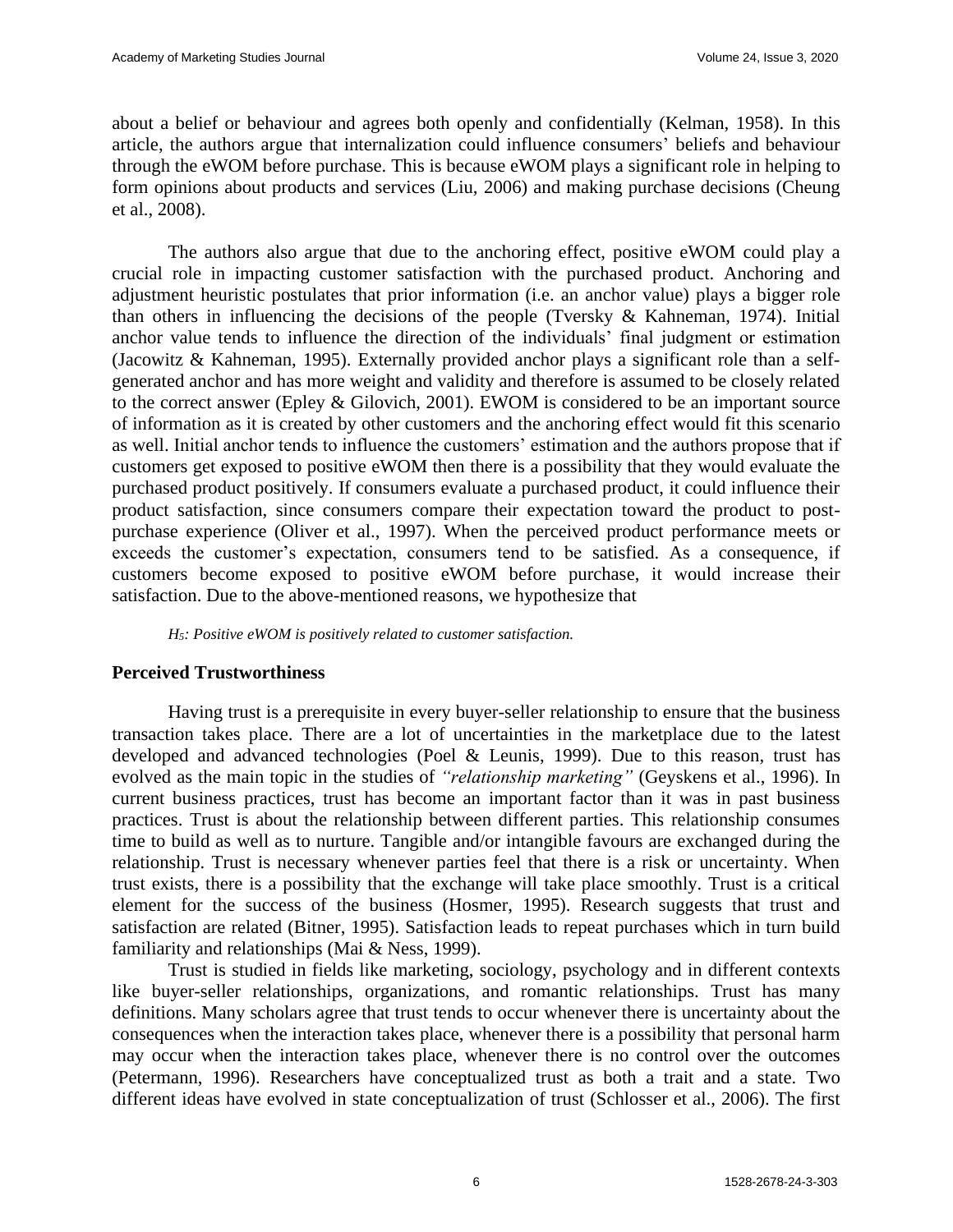idea suggests that trust is about willingness to take risks in a relationship (Mayer et al*.*, 1995). The second idea suggests that trust is a set of beliefs that the trustor holds about certain qualities that the trustee possesses or lacks (McKnight et al., 1998). The belief-based conceptualization of trust is referred to as perceived trustworthiness.

Perceived trustworthiness of the website greatly influences the purchase decisions of the customers. In the online environment, trust plays a significant role as customers do not have access to large tangible and verifiable cues regarding the capabilities and intentions of the service provider. Perceived trustworthiness is a significant variable in influencing the attitude towards E-Commerce. Past research studies have argued that trust plays a crucial role in influencing online customer satisfaction (e.g. Urban et al., 2000). Hence higher the perceived trustworthiness of positive eWOM, stronger is the relationship between positive eWOM and customer satisfaction. Accordingly, we propose the following hypothesis:



*H6: The perceived trustworthiness moderates the relationship between positive eWOM and customer satisfaction* 

**FIGURE 1 PROPOSED CONCEPTUAL FRAMEWORK**

## **CONCLUSION**

This paper contributes to the current knowledge on authenticity, eWOM, and customer satisfaction by proposing theoretical links between the four dimensions of authenticity in advertising (brand essence, brand heritage, realistic plot, and message credibility), positive eWOM, perceived trustworthiness, and customer satisfaction. This study has the potential to deliver valuable theoretical and practical implications for marketing managers. With customers engaging in eWOM communication very frequently, determining the factors that influence their eWOM behaviour is of great relevance to marketing managers. The authors believe that the four dimensions of authenticity have a great potential to influence positive eWOM behaviour. The authors also believe that positive eWOM will influence customer satisfaction. By considering the moderating effect of perceived trustworthiness on the relationship between positive eWOM and customer satisfaction, the authors propose that higher the perceived trustworthiness of positive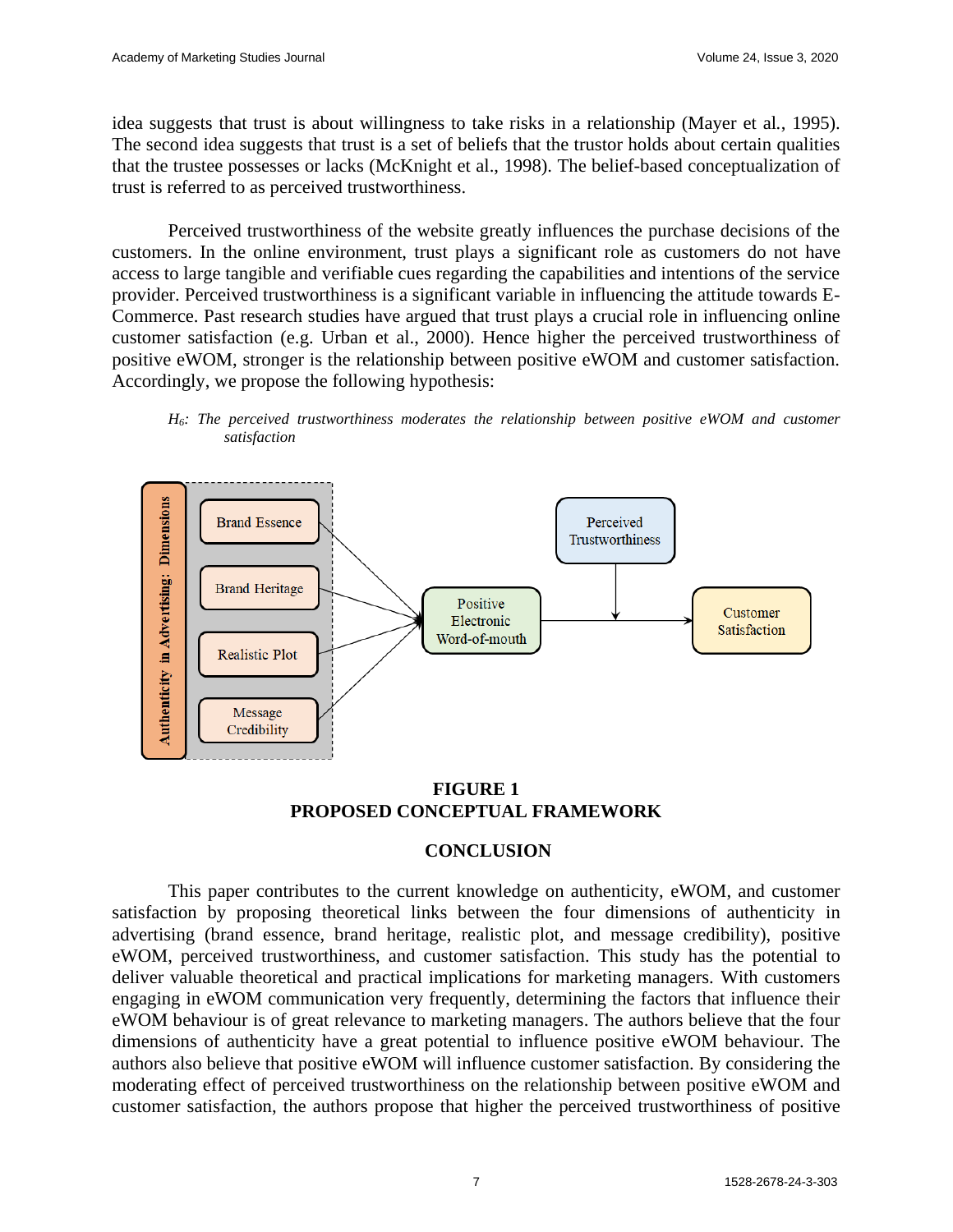eWOM, stronger is the relationship between positive eWOM and customer satisfaction. Marketing managers can develop relevant and effective strategies by developing an authentic ad and ensuring that these ads result in positive eWOM behaviour. Lack of empirical evidence is the limitation of this study. Researchers can use structural equation modelling to empirically test the model. Repurchase intention and consumer loyalty are the other important factors for developing consumer-retailer relationships. Future research should examine the effect of eWOM on repurchase intention and consumer loyalty.

#### **REFERENCES**

- Abubakar, A.M., & Ilkan, M. (2016). Impact of online WOM on destination trust and intention to travel: A medical tourism perspective. *Journal of Destination Marketing & Management*, *5*(3), 192-201.
- Anderberg, J., & Morris, J. (2006). Authenticity and transparency in the advertising industry: An interview with John Morris. *The Journal of Management Development*, *25*(10), 1021-1023.
- Anderson, E.W. (1996). Customer satisfaction and price tolerance. *Marketing Letters*, *7*(3), 265-274.
- Anderson, E.W., & Sullivan, M.W. (1993). The antecedents and consequences of customer satisfaction for firms. *Marketing Science*, *12*(2), 125-143.
- Anderson, E.W., Fornell, C., & Lehmann, D.R. (1994). Customer satisfaction, market share, and profitability: Findings from Sweden. *Journal of Marketing*, *58*(3), 53-66.
- Anderson, E.W. (1998). Customer satisfaction and word of mouth. *Journal of Service Research*, *1*(1), 5-17.
- Becker, M., Wiegand, N., & Reinartz, W.J. (2019). Does it pay to be real? Understanding authenticity in TV advertising. *Journal of Marketing*, *83*(1), 24-50.
- Beverland, M.B. (2005). Crafting brand authenticity: The case of luxury wines. *Journal of Management Studies*, *42*(5), 1003-1029.
- Beverland, M. (2006). The 'real thing': Branding authenticity in the luxury wine trade. *Journal of Business Research*, *59*(2), 251-258.
- Beverland, M.B., Lindgreen, A., & Vink, M.W. (2008). Projecting authenticity through advertising: Consumer judgments of advertisers' claims. *Journal of Advertising*, *37*(1), 5-15.
- Beverland, M.B., & Farrelly, F.J. (2010). The quest for authenticity in consumption: Consumers' purposive choice of authentic cues to shape experienced outcomes. *Journal of Consumer Research*, *36*(5), 838-856.
- Bitner, M.J. (1995). Building service relationships: it's all about promises. *Journal of the Academy of Marketing Science*, *23*(4), 246-251.
- Brown, S., Kozinets, R.V., & Sherry Jr,J.F. (2003). Teaching old brands new tricks: Retro branding and the revival of brand meaning. *Journal of Marketing*, *67*(3), 19-33.
- Campbell, M.C., & Kirmani, A. (2000). Consumers' use of persuasion knowledge: The effects of accessibility and cognitive capacity on perceptions of an influence agent. *Journal of Consumer Research*, *27*(1), 69-83.
- Cheung, C.M., Lee, M.K., & Rabjohn, N. (2008). The impact of electronic word-of-mouth: The adoption of online opinions in online customer communities. *Internet Research: Electronic Networking Applications and Policy*, *18*(3), 229-247.
- Choi, S.M., & Rifon, N.J. (2002). Antecedents and consequences of web advertising credibility: A study of consumer response to banner ads. *Journal of Interactive Advertising*, *3*(1), 12-24.
- Crosby, P.B. (1979). *Quality is free: The art of making quality certain* (Vol. 94). New York: McGraw-hill.
- Darke, P.R., & Ritchie, R.J. (2007). The defensive consumer: Advertising deception, defensive processing, and distrust. *Journal of Marketing Research*, *44*(1), 114-127.
- Deighton, J., Romer, D., & McQueen, J. (1989). Using drama to persuade. *Journal of Consumer Research*, *16*(3), 335-343.
- Dellarocas, C., Zhang, X.M., & Awad, N.F. (2007). Exploring the value of online product reviews in forecasting sales: The case of motion pictures. *Journal of Interactive Marketing*, *21*(4), 23-45.
- Deming, W.E., & Edwards, D.W. (1982). *Quality, productivity, and competitive position* (Vol. 183). Cambridge, MA: Massachusetts Institute of Technology, Center for advanced engineering study.
- Epley, N., & Gilovich, T. (2001). Putting adjustment back in the anchoring and adjustment heuristic: Differential processing of self-generated and experimenter-provided anchors. *Psychological Science*, *12*(5), 391-396.
- Escalas, J.E., & Stern, B.B. (2003). Sympathy and empathy: Emotional responses to advertising dramas. *Journal of Consumer Research*, *29*(4), 566-578.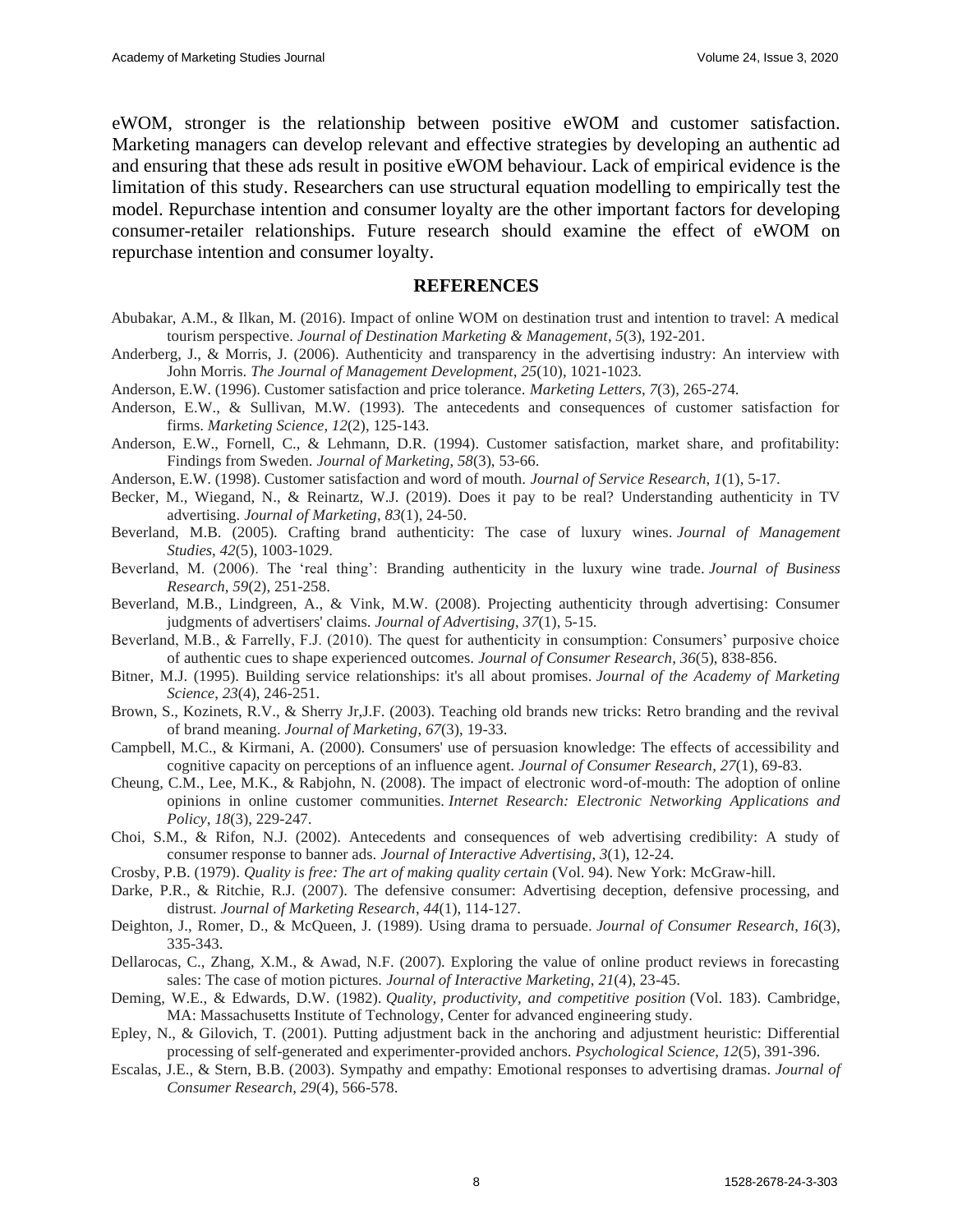- Fornell, C. (1992). A national customer satisfaction barometer: The Swedish experience. *Journal of Marketing*, *56*(1), 6-21.
- Fornell, C., Johnson, M.D., Anderson, E.W., Cha, J., & Bryant, B.E. (1996). The American customer satisfaction index: nature, purpose, and findings. *Journal of Marketing*, *60*(4), 7-18.
- Gallaugher, J., & Ransbotham, S. (2010). Social media and customer dialog management at Starbucks. *MIS Quarterly Executive*, *9*(4).
- Geyskens, I., Steenkamp, J.B.E., Scheer, L.K., & Kumar, N. (1996). The effects of trust and interdependence on relationship commitment: A trans-Atlantic study. *International Journal of Research in Marketing*, *13*(4), 303.
- Gilmore, J.H., & Pine, B.J. (2007). *Authenticity: What consumers really want*. Harvard Business Press.
- Grayson, K., & Martinec, R. (2004). Consumer perceptions of iconicity and indexicality and their influence on assessments of authentic market offerings. *Journal of Consumer Research*, *31*(2), 296-312.
- Hennig-Thurau, T., Gwinner, K.P., Walsh, G., & Gremler, D.D. (2004). Electronic word-of-mouth via consumeropinion platforms: what motivates consumers to articulate themselves on the internet?. *Journal of Interactive Marketing*, *18*(1), 38-52.
- Holmes, C. (2015). Brand authenticity rules.
- Holt, D.B. (2002). Why do brands cause trouble? A dialectical theory of consumer culture and branding. *Journal of Consumer Research*, *29*(1), 70-90.
- Hosmer, L.T. (1995). Trust: The connecting link between organizational theory and philosophical ethics. *Academy of Management Review, 20*(2), 379-403.
- Jacowitz, K.E., & Kahneman, D. (1995). Measures of anchoring in estimation tasks. *Personality and Social Psychology Bulletin*, *21*(11), 1161-1166.
- Juran, J.M., Gryna, F.M., & Bingham, R.S. (1974). *Quality control handbook* (Vol. 3). New York: McGraw-Hill.
- Keiningham, T.L., Perkins-Munn, T., & Evans, H. (2003). The impact of customer satisfaction on share-of-wallet in a business-to-business environment. *Journal of Service Research*, *6*(1), 37-50.
- Keller, E., & Fay, B. (2009). The role of advertising in word of mouth. *Journal of Advertising Research*, *49*(2), 154- 158.
- Keller, K.L. (1998) *Strategic Brand Management: Building, Measuring, and Managing Brand Equity*. Prentice Hall, Upper Saddle River.
- Kelman, H.C. (1958). Compliance, identification, and internalization three processes of attitude change. *Journal of Conflict Resolution*, *2*(1), 51-60.
- Liu, Y. (2006). Word of mouth for movies: Its dynamics and impact on box office revenue. *Journal of Marketing*, *70*(3), 74-89.
- Mai, L. W., & Ness, M.R. (1999). Canonical correlation analysis of customer satisfaction and future purchase of mail-order speciality food. *British Food Journal*, *101*(11), 857-870.
- McKnight, D.H., Cummings, L.L., & Chervany, N.L. (1998). Initial trust formation in new organizational relationships. *Academy of Management Review*, *23*(3), 473-490.
- Merchant, A., & Rose, G.M. (2013). Effects of advertising-evoked vicarious nostalgia on brand heritage. *Journal of Business Research*, *66*(12), 2619-2625.
- Mittal, V., & Kamakura, W.A. (2001). Satisfaction, repurchase intent, and repurchase behavior: Investigating the moderating effect of customer characteristics. *Journal of Marketing Research*, *38*(1), 131-142.
- Modzelewski, F.M. (2000). Finding a cure for viral marketing. *Direct Marketing News*, *11*(09), 100.
- Morhart, F., Malär, L., Guèvremont, A., Girardin, F., & Grohmann, B. (2015). Brand authenticity: An integrative framework and measurement scale. *Journal of Consumer Psychology*, *25*(2), 200-218.
- Newman, G.E., & Dhar, R. (2014). Authenticity is contagious: Brand essence and the original source of production. *Journal of Marketing Research*, *51*(3), 371-386.
- Oliver, R.L., Rust, R.T., & Varki, S. (1997). Customer delight: foundations, findings, and managerial insight. *Journal of Retailing*, *73*(3), 311-336.
- Park, C.W., Jaworski, B.J., & MacInnis, D.J. (1986). Strategic brand concept-image management. *Journal of Marketing*, *50*(4), 135-145.
- Pastore, M. (2000). The value of word of mouth. *URL: http://adrt's. intemet. com/feature/article*, *1401*.
- Petermann, F. (2012). Psychologie des Vertrauens. Hogrefe Verlag.
- Reichheld, F.F., & Sasser, W.E. (1990). Zero defections: Quality comes to services. *Harvard Business Review*, *68*(5), 105-111.
- Richins, M.L., & Root-Shaffer, T. (1988). The role of evolvement and opinion leadership in consumer word-ofmouth: An implicit model made explicit. *ACR North American Advances*.